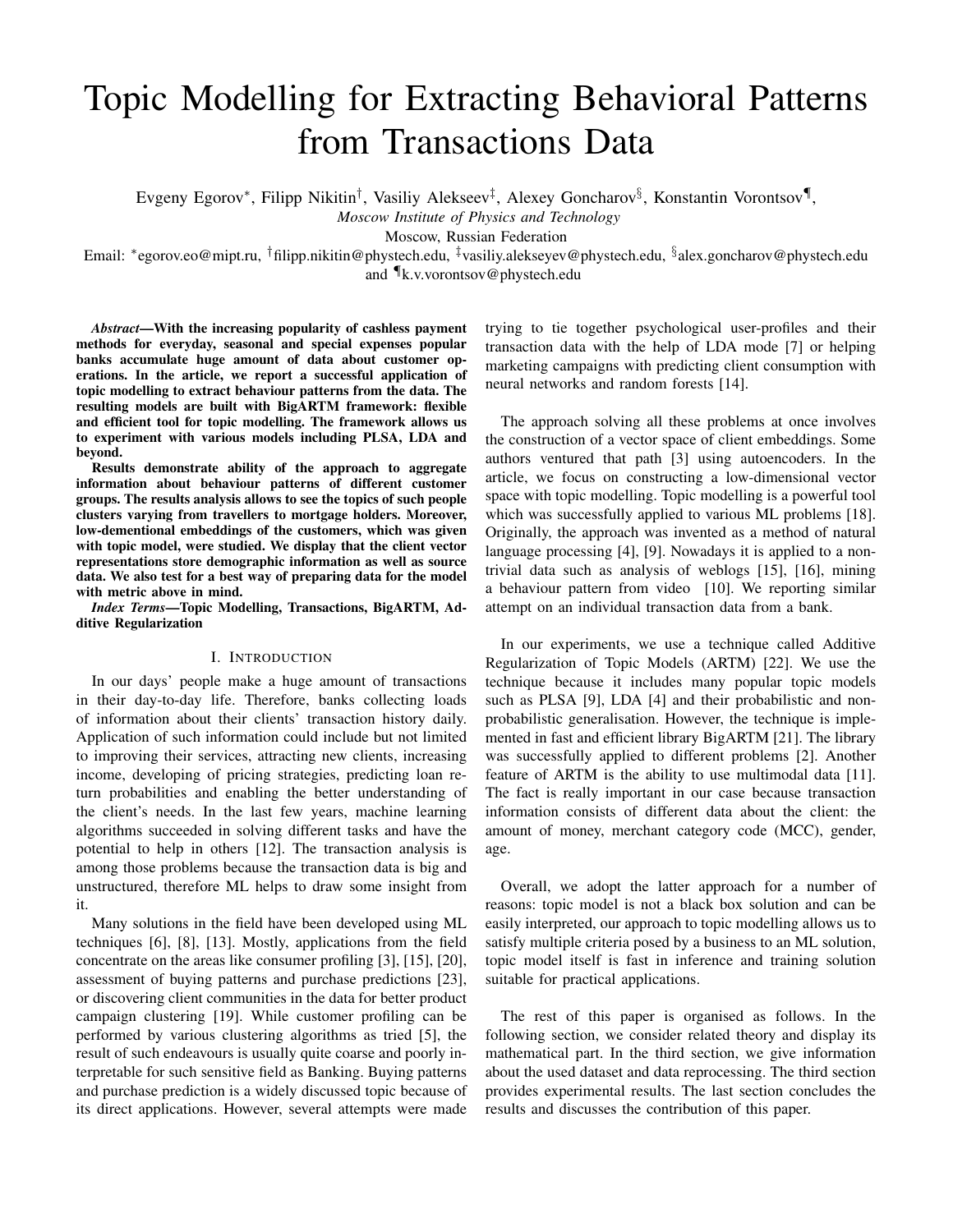## II. THEORY

## *A. Problem Formulation*

In natural language processing the researcher deals with a collection of *documents* composed of sequences of words or *tokens* as we would relate to them later. When dealing with large document collections it becomes useful to cluster the documents by their meaning. This type of clustering is called *topic modelling* and it constructs a hidden dimension of *topics* that provide a short description for each document in the collection. In bank transactions we are dealing with a collection of *clients transactions history* composed of sequences of transactions described by their date, MCC code and sum spent on that code. Thus, we could read the clients like a book, by applying a topic model to their transactions history. The result of our efforts would be a latent *embedding space* which represents the types of consumption derived from the statistics of the transactions data. The *topics* provide the representation of any client through breaking them into a selection of the consumption types describing them in an interpretable way.

## *B. Topic Modelling*

Topic modelling was initially designed to work on the large collections of documents.

Since then, it was implemented to any sequential data: being it purchase baskets at a grocery store, web behaviour, bank transactions. However distant these fields seem to be, they all fall in line with hypotheses imposed by Topic modelling.

After agreeing on which entities in the collection should be treated as tokens which compose documents we can apply the topic modelling formalism to the data.

If we treat a transaction MCC code as a token with token frequency as sum spent on that code in the document which is represented by a client's transaction history.

Or more formally, by denoting a collection of clients transactions as D with individual client transaction history as  $d \in D$  and a collection of all possible transactions in D as W with every transaction being denoted as  $w \in W$  we can formulate the hypotheses as:

- Themes existence hypothesis. Every token  $w$  entry in the document  $d$  is determined by existence of some topic  $t$  from some finite set  $T$ . These topics  $t$  are latent (hidden) variables of our approach.
- Bag of words hypothesis. This hypothesis states that an order of tokens in the document is not essential for topic retrieval. Restating that for the actual use cases: the order of products on the grocery store bill won't change the way the bill is categorized by the model. As an extension of that hypothesis, we can assume "the bag of documents" that states that our topics shouldn't change from the order in which we feed the documents into the model.
- Probabilistic generative model hypothesis. This hypothesis states that the observed collection is generated from unknown distributions  $p(t|d)$  and  $p(w|t)$ . Finding these distributions is the goal of the topic modelling.

• Conditional independence hypothesis. According to that hypothesis, each topic generates tokens regardless of the document  $p(w|t) = p(w|t, d)$ . In a nutshell, this implies that each token describing a client appeared there due to a certain pattern shared among many clients rather than due to this particular client.

One could see that all of the previously stated hypotheses are fulfilled in that setting.

Thus, topic modelling can provide us with knowledge of the bank client base without aggregating too much unnecessary details on each of the clients.

According to the law of total probability and the assumption of conditional independence,

$$
p(w | d) = \sum_{t \in T} p(t | d) p(w | t).
$$
 (1)

The probabilistic model  $(1)$  describes how the collection  $D$ is generated from the known distributions  $p(t|d)$  and  $p(w|t)$ .

Learning a topic model is an inverse problem, i.e., the distributions  $p(t|d)$  and  $p(w|t)$  must be found, given the collection.

This problem is equivalent to finding an approximate representation of the matrix of counts  $F = (\hat{p}(w|d))_{W \times D}$ ,  $\hat{p}(w|d) = \frac{n_{dw}}{n_d}$ , as a product  $F \approx \Phi \Theta$  of two unknown matrices — the matrix Φ of *term probabilities for the topics* and the matrix Θ of *topic probabilities for the documents*:

$$
\Phi = (\phi_{wt})_{W \times T}, \qquad \phi_{wt} = p(w|t);
$$
  
\n
$$
\Theta = (\theta_{td})_{T \times D}, \qquad \theta_{td} = p(t|d).
$$

Matrices  $F$ ,  $\Phi$ , and  $\Theta$  are *probability matrices*, i.e., they have non-negative and normalized columns  $f_d$ ,  $\phi_t$ , and  $\theta_d$ , respectively, representing discrete distributions. Usually the number of topics  $|T|$  is much smaller than the collection size  $|D|$  and the vocabulary size  $|W|$ .

The topic model reveals a hidden thematic structure of the collection and finds a decomposition for each document by a set of its topics.

In the fundamental paper *probabilistic latent semantic analysis*, PLSA [9], the topic model (1) is learned by log-likelihood maximization with linear constraints.

The *likelihood* is the probability of the observed data as a function of model parameters  $\Phi$  and  $\Theta$ . Due to the independence assumption, the probability of the observed data is equivalent to the product of the probabilities of words in the documents:

$$
\prod_{i=1}^n p(d_i, w_i) = \prod_{d \in D} \prod_{w \in d} p(w | d)^{n_{dw}} p(d)^{n_{dw}} \rightarrow \max_{\Phi, \Theta}.
$$

Taking the logarithm, the expression above becomes a sum and the terms that don't depend on the model parameter can be dropped because they don't affect optimization.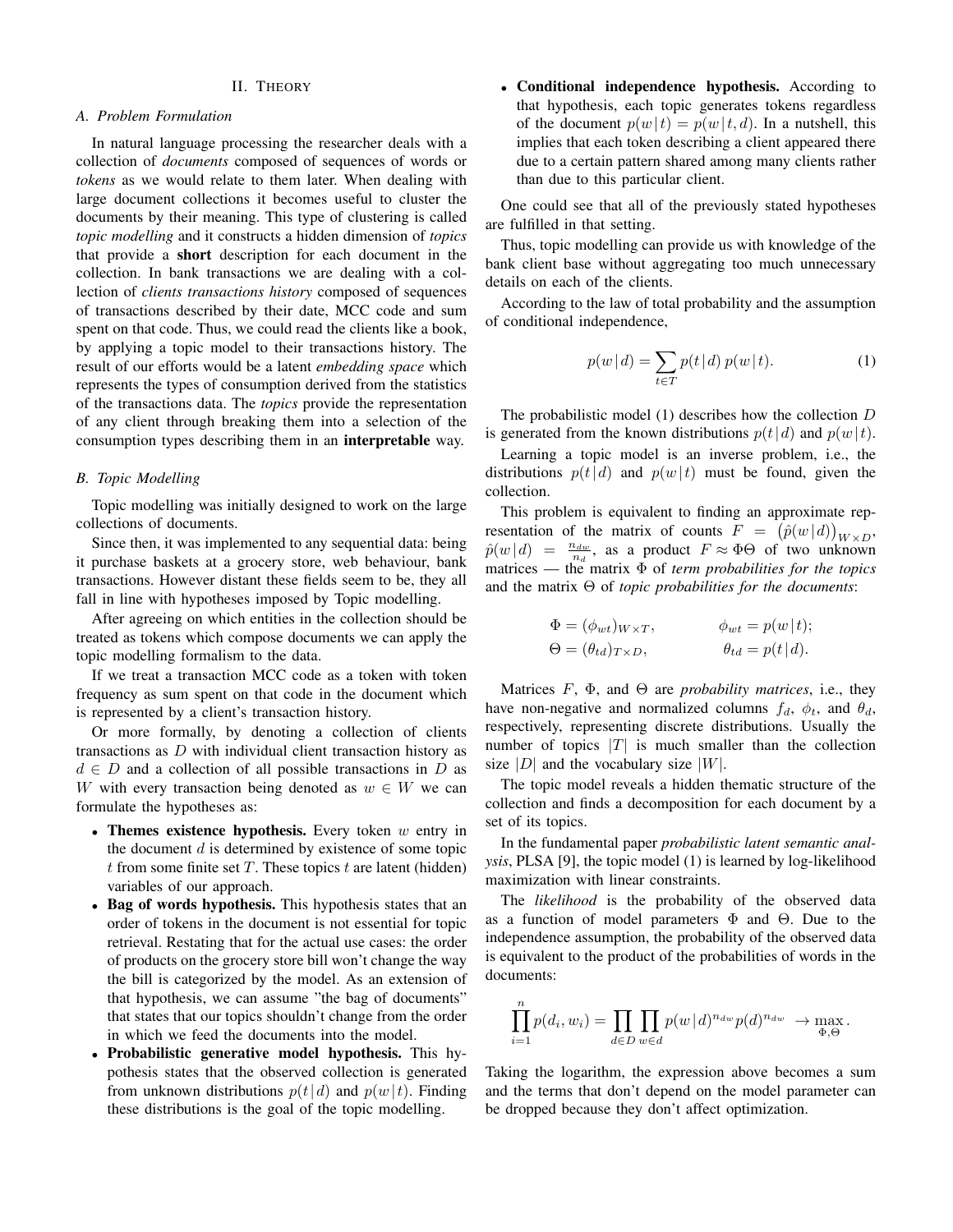We have a log-likelihood maximisation problem subject to the linear constraints of non-negativity and normalisation:

$$
L(\Phi, \Theta) = \sum_{d \in D} \sum_{w \in d} n_{dw} \ln \sum_{t \in T} \phi_{wt} \theta_{td} \rightarrow \max_{\Phi, \Theta}; \quad (2)
$$

$$
\sum_{w \in W} \phi_{wt} = 1; \ \phi_{wt} \ge 0; \quad \sum_{t \in T} \theta_{td} = 1; \ \theta_{td} \ge 0. \tag{3}
$$

We formulate KarushKuhnTucker conditions and use fixedpoint iteration method in order to find a local minimum of the problem 2. Additive regularization of topic models (ARTM) is based on maximizing the log-likelihood (2) and a weighted sum of regularizers  $R_i(\Phi, \Theta)$ :

$$
\sum_{d \in D} \sum_{w \in d} n_{dw} \ln \sum_{t \in T} \phi_{wt} \theta_{td} + \sum_{i=1}^k \tau_i R_i(\Phi, \Theta) \rightarrow \max_{\Phi, \Theta}; \tag{4}
$$

subject to constraints (3), where the  $\tau_i$  are non-negative regularisation coefficients.

The ability to impose additional functional restriction (regularisation) allows us to improve the quality of the model in various tasks. The approach provides us with an ability to formulate problem restrictions in mathematical form. Moreover, the most known topic models(PLSA, LDA) can be obtained within the ARTM framework.

In case of the multimodal data ARTM approach can be easily generalised by constructing objective function of weighted log-likelihoods (4).

$$
\sum_{m,d} \sum_{w \in W_m} \tau_m n_{dw} \ln \sum_{t \in T} \phi_{wt} \theta_{td} + R(\Phi, \Theta) \to \max_{\Phi, \Theta} . \tag{5}
$$

## *C. Classification based on client profile*

The previously defined set  $D = \{d_i\}_{i=1}^n$  a set of bank clients and lets define  $Y = \{y_i\}_{i=1}^n$  the set of their target characteristics. We aim to build a model  $f(w) : D \to Y$ that uses the distribution  $p(t|d)$  of clients profile as the initial feature space and maximise the accuracy:

$$
\frac{1}{n}\sum_{i}[f(p(t|d_i), w) == y_i] \to \max_{w}.
$$
 (6)

#### III. DATA PREPARATION

The original data was provided by our industrial partner and not allowed to be public. The client data consists of fields: client id, transaction time, transaction sum, transaction code. Additionally, we had tables containing clients date of birth and gender.

We were able to enrich the data by a hierarchy of MCC codes clustering similar MCC codes together and giving them readable labels such as "taxi", "petrol stations" and so on. During preprocessing we applied two methods to encode the sum spent in each transaction. First, we used the sum as termfrequency for each transaction. More spent on MCC code - more frequent that transaction in user profile. This might lead to a distortion when a rare but expensive purchase could count the same way as many regular cheap transactions. To compensate for that and to enrich the "dictionary" of our data we separated each MCC code into quantile: we introduced new tokens. These tokens are encoding the MCC code of transaction and quantile of the sum spent on that token: below average spent, average, above average.

Finally, we introduce the hierarchy of the MCC codes as new modalities for our model. The original hierarchy contained In this article, we use embeddings containing only MCC codes and Small group modality. Other modalities are used to check the sanity of an obtained topic model - MCC codes from really distant and uncorrelated groups should not be in the same topic. For example, a model with topics containing codes from "Travel" and "Home renovation" groups would be discarded in the training process.

#### IV. EXPERIMENT

We test the ability of our approach to create bank client vector representations on the same level as the actual data. Along with the main goal we test the impact of data preprocessing on our task. To train the standard topic model we need to determine crucial hyperparameters such as: number of EM algorithm steps, number of topics, regularizer coefficients by measuring model coherence score as it is known to correlate with interpretability [1]. To make a comparison between different topic models fare we fix the main hyperparameters: number of EM algorithm steps and number of topics, while we allow regularizer coefficients tweaking according to a metrics of our choice. Upon investigating the dataset we found that we obtain best models around 30 topics and we fixed this hyperparameter for all of the topic models in this paper. Here we provide topics related to Vacation and replace MCC tokens by interpretative groups of such to demonstrate what we call an interpretative topic in table I An inquisitive reader could

| <b>VACATION TOPIC</b> |             |  |  |
|-----------------------|-------------|--|--|
| <b>Expenses group</b> | probability |  |  |
| Plane tickets         | 0.575       |  |  |
| Duty-free             | 0.177       |  |  |
| <b>Theatres</b>       | 0.0094      |  |  |
| Hotels                | 0.049       |  |  |
| <b>Attractions</b>    | 0.0038      |  |  |
| Drug stores           | 0.0022      |  |  |
| Car sharing           | 0.009       |  |  |
| Gender                | probability |  |  |
| Male                  | 0.393       |  |  |
| Female                | 0.607       |  |  |
| Age group             | probability |  |  |
| $17 - 23$             | 0.138       |  |  |
| 24-35                 | 0.442       |  |  |
| 36-54                 | 0.376       |  |  |
| $55+$                 | 0.043       |  |  |

TABLE I

mention that the probability of expenses does not add up to one. This is due to a long tail in the distribution that is not representative of the main theme of the topic and not shown here. The resulting clusterisation of the clients performed by first topic model can bee seen on Fig. 1. The experiment is built in the following way: first, we create a baseline vector representation of the clients based on their transaction data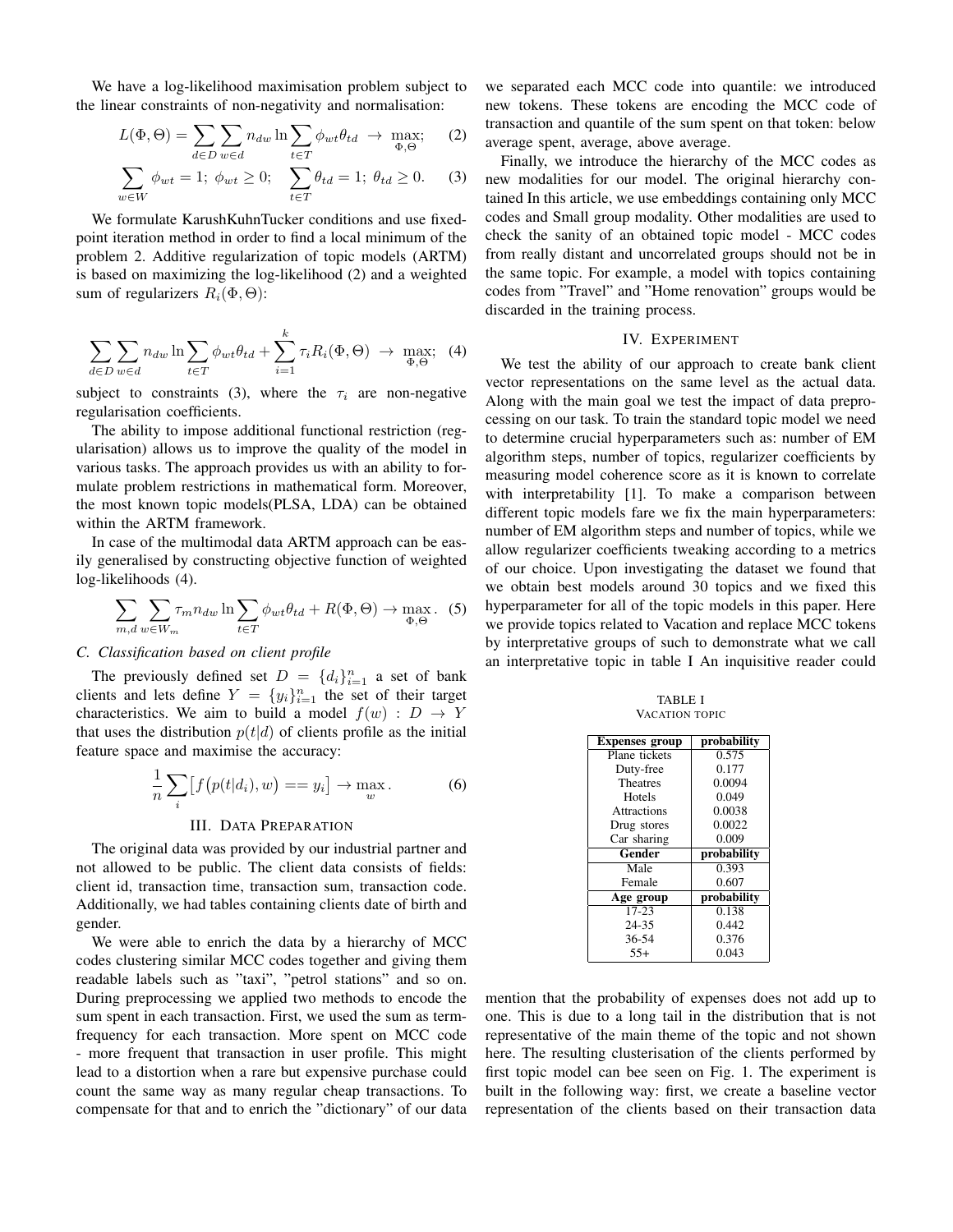

Fig. 1. Visual representation of the consumption profiles.

and its counterpart embedding produced by a topic model. Next, we predict the accuracy of gender and age prediction using CatBoost [17] models adjusting topic model embeddings on the training dataset. Performance results for various embeddings presented in Table II. In the table II models

TABLE II MODEL COMPARISON WITH BASELINES FOR VARIOUS TYPES OF PREPROCESSING

| Model type            | gender accuracy | age accuracy | micro f1 score |
|-----------------------|-----------------|--------------|----------------|
| categorised MCC       | 0.730           | 0.465        | 0.439          |
| <b>ARTM Coherence</b> | 0.665           | 0.439        | 0.414          |
| <b>ARTM</b> DemoOpt   | 0.685           | 0.45         | 0.427          |
| <b>ARTM</b> DemoOpt   | 0.728           | 0.457        | 0.435          |
| <b>ARTM Coherence</b> | 0.658           | 0.405        | 0.377          |
| <b>MCC</b>            | 0.719           | 0.452        | 0.424          |

with "DemoOpt" tag are optimised for better performance in gender and age prediction, while a models with "Coherence" tag were optimised coherence score making them to be more interpretable [1]. As we can see we were able to obtain an embedding that scored better than the initial preprocessed data. We were not able to repeat that for the data separated by spending categories, however we were also able to improve the standard model baseline.

#### V. CONCLUSION

We described an approach of building topic models that can provide their user with an insight into the transaction data. This approach is addressing a problem of usefulness and interpretability of vector embeddings in Banking. The obtained model hyperparameters were selected according to the external metrics providing an opportunity to tune the resulting embeddings to contain the information not presented in the actual data. We demonstrated that the vector representations provided

by the model kept all the crucial features to tell a story about the client to an inexperienced user, while keeping high interpretability unavailable for most of the better performing ML models.

As we can see from the table II not only topic modelling but just a preprocessing described in the article can give a boost to data applications. The properly tuned topic model could perform better than uncategorised data but could not beat a baseline for the categorized MCC code. We tend to think that this could be attributed to one of the two factors. First, our self-posed restriction on model topic number could be crucial when the token dictionary increased by our preprocessing. Second, we suspect that our model architecture does not allow to capture some of the data specifics that became apparent to CatBoost classifier on categorized data.

In the future, we will focus on improving our model to account for transaction co-occurrences and would also be able to deal with heavy data imbalance that we faced in our dataset.

#### **REFERENCES**

- [1] Bulatov V.G. Vorontsov K.V. Alekseev, V.A. Intra-text coherence as a measure of topic models' interpretability. In *Computational Linguistics and Intellectual Technologies: Papers from the Annual International Conference Dialogue*, pages 1–13, 2018.
- [2] Darya Polyudova Eugenia Veselova Artem Popov, Victor Bulatov. Unsupervised dialogue intent detection via hierarchical topic model. In *RANLP*, pages 932–938, 2019.
- [3] Leonardo Baldassini and Jose Antonio Rodríguez Serrano. client2vec: towards systematic baselines for banking applications. *arXiv preprint arXiv:1802.04198*, 2018.
- [4] David M Blei, Andrew Y Ng, and Michael I Jordan. Latent dirichlet allocation. *Journal of machine Learning research*, 3(Jan):993–1022, 2003.
- [5] Mahil Carr, Vadlamani Ravi, G Sridharan Reddy, and D Veranna. Machine learning techniques applied to profile mobile banking users in india. *International Journal of Information Systems in the Service Sector (IJISSS)*, 5(1):82–92, 2013.
- [6] Chiranjit Chakraborty and Andreas Joseph. Machine learning at central banks. 2017.
- [7] Joe J Gladstone, Sandra C Matz, and Alain Lemaire. Can psychological traits be inferred from spending? evidence from transaction data. *Psychological science*, page 0956797619849435, 2019.
- [8] Aboobyda Jafar Hamid and Tarig Mohammed Ahmed. Developing prediction model of loan risk in banks using data mining. *Machine Learning and Applications: An International Journal (MLAIJ) Vol*, 3, 2016.
- [9] Thomas Hofmann. Probabilistic latent semantic analysis. In *Proceedings of the Fifteenth conference on Uncertainty in artificial intelligence*, pages 289–296. Morgan Kaufmann Publishers Inc., 1999.
- [10] Timothy Hospedales, Shaogang Gong, and Tao Xiang. Video behaviour mining using a dynamic topic model. *International journal of computer vision*, 98(3):303–323, 2012.
- [11] Anastasia Ianina, Lev Golitsyn, and Konstantin Vorontsov. Multiobjective topic modeling for exploratory search in tech news. In *Conference on Artificial Intelligence and Natural Language*, pages 181– 193. Springer, 2017.
- [12] Michael I Jordan and Tom M Mitchell. Machine learning: Trends, perspectives, and prospects. *Science*, 349(6245):255–260, 2015.
- Amir E Khandani, Adlar J Kim, and Andrew W Lo. Consumer creditrisk models via machine-learning algorithms. *Journal of Banking & Finance*, 34(11):2767–2787, 2010.
- [14] Piotr Ładyżyński, Kamil Żbikowski, and Piotr Gawrysiak. Direct marketing campaigns in retail banking with the use of deep learning and random forests. *Expert Systems with Applications*, 134:28–35, 2019.
- [15] Clément Lesaege, François Schnitzler, Anne Lambert, and Jean-Ronan Vigouroux. Time-aware user identification with topic models. In *2016 IEEE 16th International Conference on Data Mining (ICDM)*, pages 997–1002. IEEE, 2016.